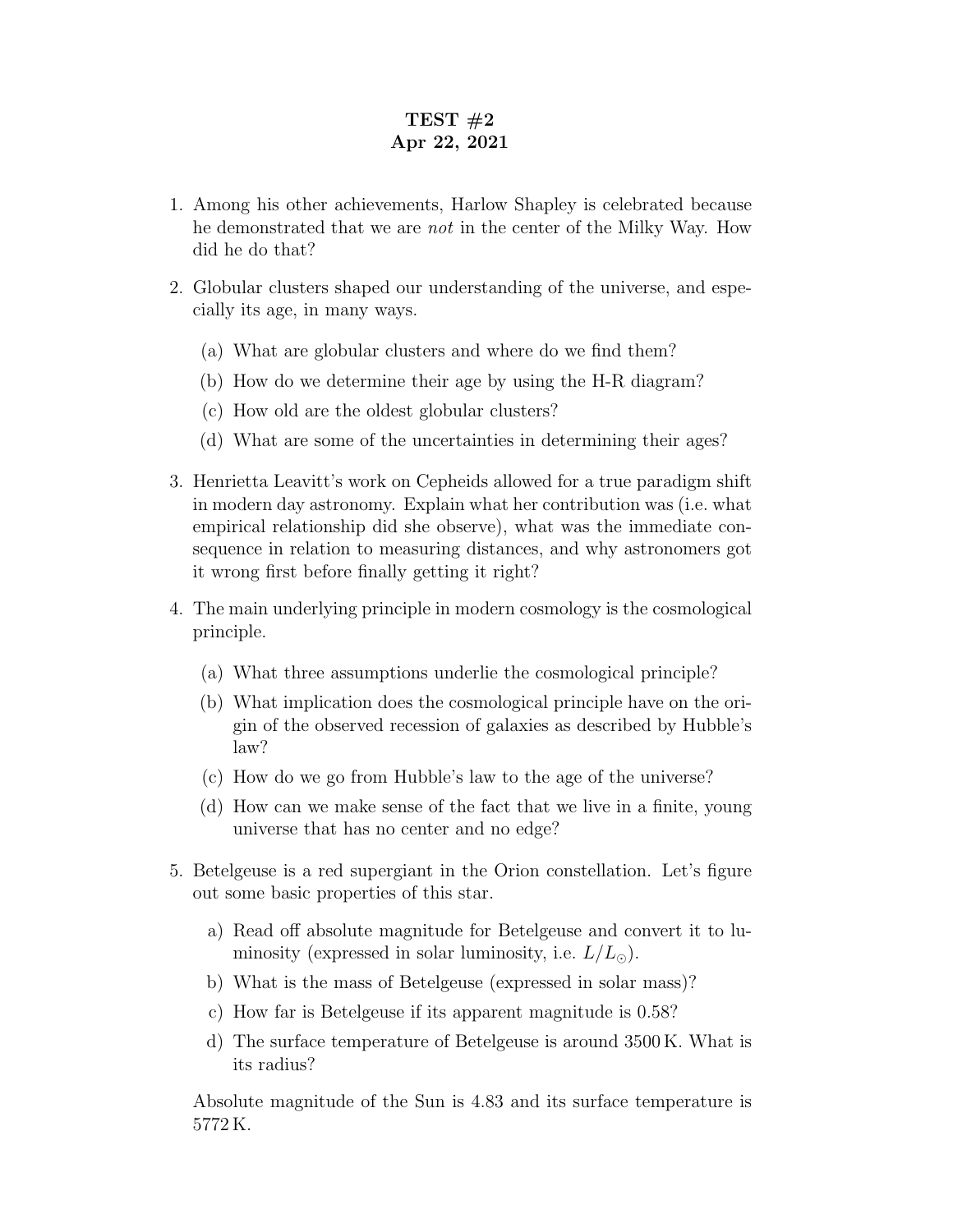6. White dwarfs have been used to determine one of the lower limits for the age of the Universe. What unique property do white dwarfs posess that allows us to determine their ages quite reliably? How did we figure out what is the oldest white dwarf out there? What is the age of the oldest white dwarf? How would your answer differ if the universe were significantly older or significantly younger?